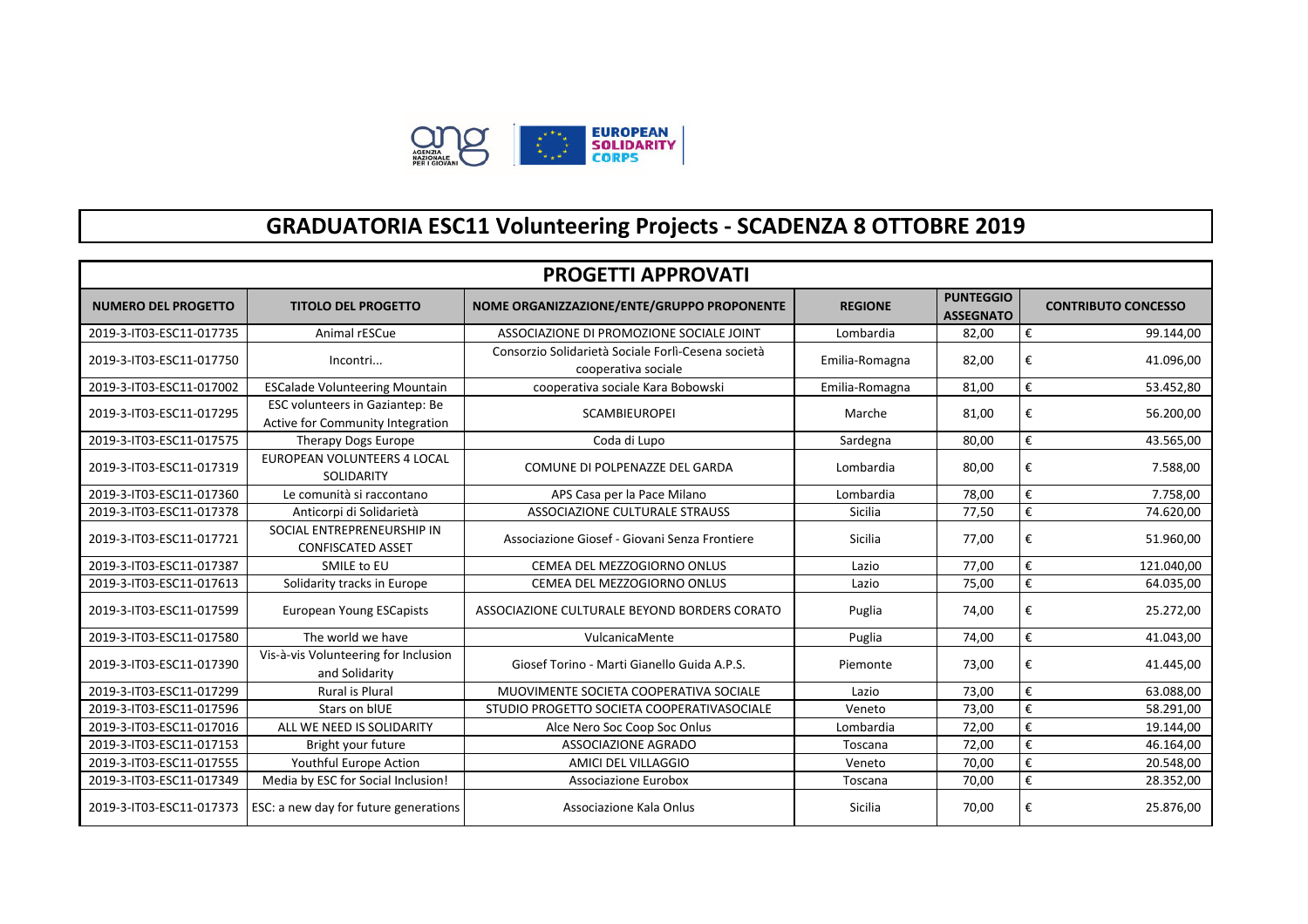| <b>PROGETTI APPROVATI</b> |                                                                                                               |                                                                  |                |       |                  |           |  |
|---------------------------|---------------------------------------------------------------------------------------------------------------|------------------------------------------------------------------|----------------|-------|------------------|-----------|--|
| 2019-3-IT03-ESC11-017264  | <b>Building Intercultural Bridges</b>                                                                         | <b>ATELIER EUROPEO</b>                                           | Lombardia      | 70,00 | $\pmb{\epsilon}$ | 19.222,00 |  |
| 2019-3-IT03-ESC11-017342  | Generazione RE (III): solidarietà<br>sostenibile                                                              | Palma Nana soc. coop.                                            | <b>Sicilia</b> | 70,00 | €                | 23.504,00 |  |
| 2019-3-IT03-ESC11-017587  | Banca del fare - il primo albergo di<br>cammino dell'Alta Langa                                               | ASSOCIAZIONE CULTURALE EUFEMIA APS                               | Piemonte       | 69,00 | €                | 10.949,00 |  |
| 2019-3-IT03-ESC11-017371  | One&All                                                                                                       | APS A RUOTA LIBERA ONLUS                                         | Lazio          | 68,00 | €                | 29.235,00 |  |
| 2019-3-IT03-ESC11-017382  | "HEAD, HEART, HANDS"                                                                                          | ASSOCIAZIONE INTERNAZIONALE NEW HUMANITY                         | Lazio          | 68,00 | €                | 14.068,00 |  |
| 2019-3-IT03-ESC11-017722  | GrowlNg Europe!                                                                                               | Associazione Paolo Morbi Anffas Onlus (Anffas Cremona<br>Onlus)  | Lombardia      | 68,00 | €                | 9.167,00  |  |
| 2019-3-IT03-ESC11-017584  | Euro Bike Tour                                                                                                | VulcanicaMente                                                   | Puglia         | 67,00 | €                | 17.441,00 |  |
| 2019-3-IT03-ESC11-017097  | <b>OLD ROOTS - NEW NARRATIVES:</b><br>Shaping youngsters identity through<br>intergenerational relationships. | COMMISSIONE SINODALE PER LA DIACONIA                             | Piemonte       | 66,00 | €                | 60.133,00 |  |
| 2019-3-IT03-ESC11-017497  | Mov'n'Europe 2                                                                                                | FATTORIA PUGLIESE DIFFUSA ASSOCIAZIONE CULTURALE                 | Puglia         | 66,00 | €                | 13.529,00 |  |
| 2019-3-IT03-ESC11-017049  | Being European                                                                                                | Moby Dick                                                        | Campania       | 66,00 | €                | 20.900,00 |  |
| 2019-3-IT03-ESC11-017066  | Through Volunteers Lens                                                                                       | PHOENIX SOC. COOP. SOCIALE PER AZIONI                            | Puglia         | 66,00 | €                | 10.828,00 |  |
| 2019-3-IT03-ESC11-017414  | Dry Art for young voices                                                                                      | ASSOCIAZIONE CULTURALE DRY-ART                                   | Emilia-Romagna | 65,00 | $\epsilon$       | 6.096,00  |  |
| 2019-3-IT03-ESC11-017546  | Promotion of European values in<br>Albania                                                                    | ASSOCIAZIONE STUDENTI PER LA CITTA                               | Sardegna       | 65,00 | €                | 11.514,00 |  |
| 2019-3-IT03-ESC11-017092  | Call for Green                                                                                                | Legambiente Volontariato Verona                                  | Veneto         | 65,00 | €                | 25.112,00 |  |
| 2019-3-IT03-ESC11-017356  | LIVE: Learning through International<br><b>Volunteering Experiences</b>                                       | <b>TDM 2000</b>                                                  | Sardegna       | 65,00 | €                | 28.734,00 |  |
| 2019-3-IT03-ESC11-017320  | Cultural Heritage for Inclusive Growth                                                                        | Associazione Expoitaly                                           | Campania       | 64,00 | €                | 11.646,00 |  |
| 2019-3-IT03-ESC11-017419  | <b>Eufemia Supporting Crew</b>                                                                                | ASSOCIAZIONE CULTURALE EUFEMIA APS                               | Piemonte       | 63,00 | €                | 29.190,00 |  |
| 2019-3-IT03-ESC11-017289  | Il volontariato per combattere gli<br>sprechi alimentari                                                      | COMUNE DI CREMONA                                                | Lombardia      | 63,00 | €                | 10.828,00 |  |
| 2019-3-IT03-ESC11-017020  | <b>FREE WOMEN</b>                                                                                             | DEMOSTENE CENTRO STUDI PER LA PROMOZIONE DELLO<br>SVILUPPO UMANO | Puglia         | 63,00 | €                | 11.368,00 |  |
| 2019-3-IT03-ESC11-017405  | <b>EVS for Territory Values</b>                                                                               | Legambiente Sernaglia                                            | Veneto         | 63,00 | €                | 21.507,00 |  |
| 2019-3-IT03-ESC11-017310  | Cresciamo insieme                                                                                             | Oasi Giovani onlus                                               | Piemonte       | 63,00 | €                | 20.710,00 |  |
| 2019-3-IT03-ESC11-017287  | <b>WINGS TO FLY</b>                                                                                           | Associazione Culturale Malik                                     | Sardegna       | 62,00 | €                | 21.068,00 |  |
| 2019-3-IT03-ESC11-017122  | DREAM- eDucaRE Alla Multiculturalità                                                                          | ASSOCIAZIONE DI COOPERANTI TULIME ONLUS                          | Sicilia        | 62,00 | €                | 23.446,00 |  |
| 2019-3-IT03-ESC11-017290  | New perspectives on abilities                                                                                 | COMUNE DI CINISELLO BALSAMO                                      | Lombardia      | 62,00 | €                | 9.163,00  |  |
| 2019-3-IT03-ESC11-017057  | <b>BRIGHT FUTURE</b>                                                                                          | <b>EURO SUD</b>                                                  | Puglia         | 62,00 | €                | 12.910,00 |  |
| 2019-3-IT03-ESC11-017311  | CrESCere insieme                                                                                              | <b>NO BORDERS</b>                                                | Lombardia      | 62,00 | €                | 56.966,00 |  |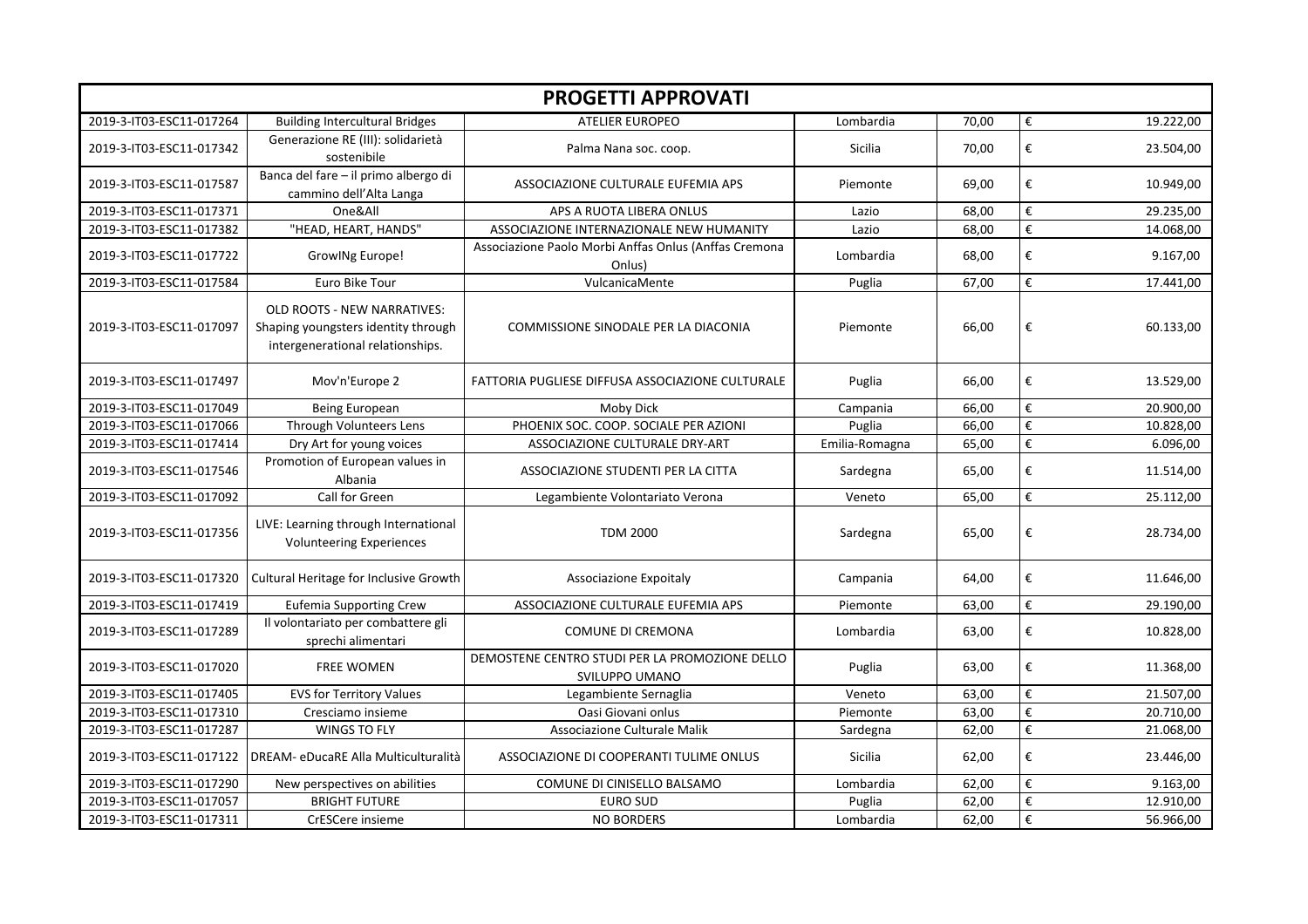| <b>PROGETTI APPROVATI</b>       |                                                                                             |                                                                                   |                       |       |                         |              |  |
|---------------------------------|---------------------------------------------------------------------------------------------|-----------------------------------------------------------------------------------|-----------------------|-------|-------------------------|--------------|--|
| 2019-3-IT03-ESC11-017298        | New Resilience Paths: peace with no<br>borders                                              | AIM Agenzia Intercultura e Mobilità - AIM Agency for<br>Interculture and Mobility | Lazio                 | 61,00 | €                       | 13.098,00    |  |
| 2019-3-IT03-ESC11-017045        | <b>ESC FOR SAVE YOUR CHILDREN</b>                                                           | Alce Nero Soc Coop Soc Onlus                                                      | Lombardia             | 61,00 | €                       | 19.144,00    |  |
| 2019-3-IT03-ESC11-017348        | European Solidarity in Barbagia                                                             | Associazione Culturale Malik                                                      | Sardegna              | 61,00 | €                       | 21.153,00    |  |
| 2019-3-IT03-ESC11-017710        | <b>Connecting Mediterranean</b><br>Communities through digital peace<br>building activities | Associazione Giovanile di Promozione Sociale Nous                                 | Campania              | 61,00 | €                       | 6.149,00     |  |
| 2019-3-IT03-ESC11-017196        | Youth and Peacebuilding                                                                     | <b>EURO SUD</b>                                                                   | Puglia                | 61,00 | €                       | 15.378,00    |  |
| 2019-3-IT03-ESC11-017363        | Peers for Inclusive Communities                                                             | LUNARIA ASSOCIAZIONE DI PROMOZIONE SOCIALE E<br><b>IMPRESA SOCIALE</b>            | Lazio                 | 61,00 | €                       | 65.747,00    |  |
| 2019-3-IT03-ESC11-017321        | Volontariato e apprendimento in<br>ecosostenibilità                                         | PROGETTO GAIA TERRA APS                                                           | Friuli-Venezia Giulia | 61,00 | €                       | 21.561,00    |  |
| 2019-3-IT03-ESC11-017391        | Il mare che unisce                                                                          | Ares associazione di ricerca e sviluppo sociale onlus ETS                         | Sicilia               | 60,00 | €                       | 17.796,00    |  |
| 2019-3-IT03-ESC11-017353        | Green up your future 2.0                                                                    | Associazione Costiera Amalfitana Riserva Biosfera                                 | Campania              | 60,00 | €                       | 20.818,00    |  |
| 2019-3-IT03-ESC11-017749        | #WHATISHOME - awarness raising<br>throug social media and social work                       | Associazione di Carità San Zeno Onlus                                             | Veneto                | 60,00 | €                       | 21.073,00    |  |
| 2019-3-IT03-ESC11-017155        | Actions to reAct                                                                            | Associazione Liberi Artigiani                                                     | Lazio                 | 60,00 | €                       | 58.876,00    |  |
| 2019-3-IT03-ESC11-017585        | BeKids - Behind Education, Kid's<br><b>Inclusion Develops Solidarity</b>                    | <b>COMUNE DI CREMONA</b>                                                          | Lombardia             | 60,00 | €                       | 5.319,00     |  |
| 2019-3-IT03-ESC11-017343        | Volunteering in Palazzolo s/O                                                               | Fondazione Giuseppe Antonio Galignani                                             | Lombardia             | 60,00 | €                       | 22.938,00    |  |
| 2019-3-IT03-ESC11-017392        | La Sorgente                                                                                 | Fondazione Stella Polare Onlus                                                    | <b>Sicilia</b>        | 60,00 | $\boldsymbol{\epsilon}$ | 21.158,00    |  |
| 2019-3-IT03-ESC11-017099        | Learn For Life, Learn From Life                                                             | OPERA SANTA RITA FONDAZIONE (ONLUS)                                               | Toscana               | 60,00 | €                       | 13.546,00    |  |
| 2019-3-IT03-ESC11-017669        | Vitality                                                                                    | Vagamondo                                                                         | Piemonte              | 60,00 | €                       | 16.404,00    |  |
| <b>TOTALE RISORSE IMPEGNATE</b> |                                                                                             |                                                                                   |                       |       | €                       | 1.879.073,80 |  |